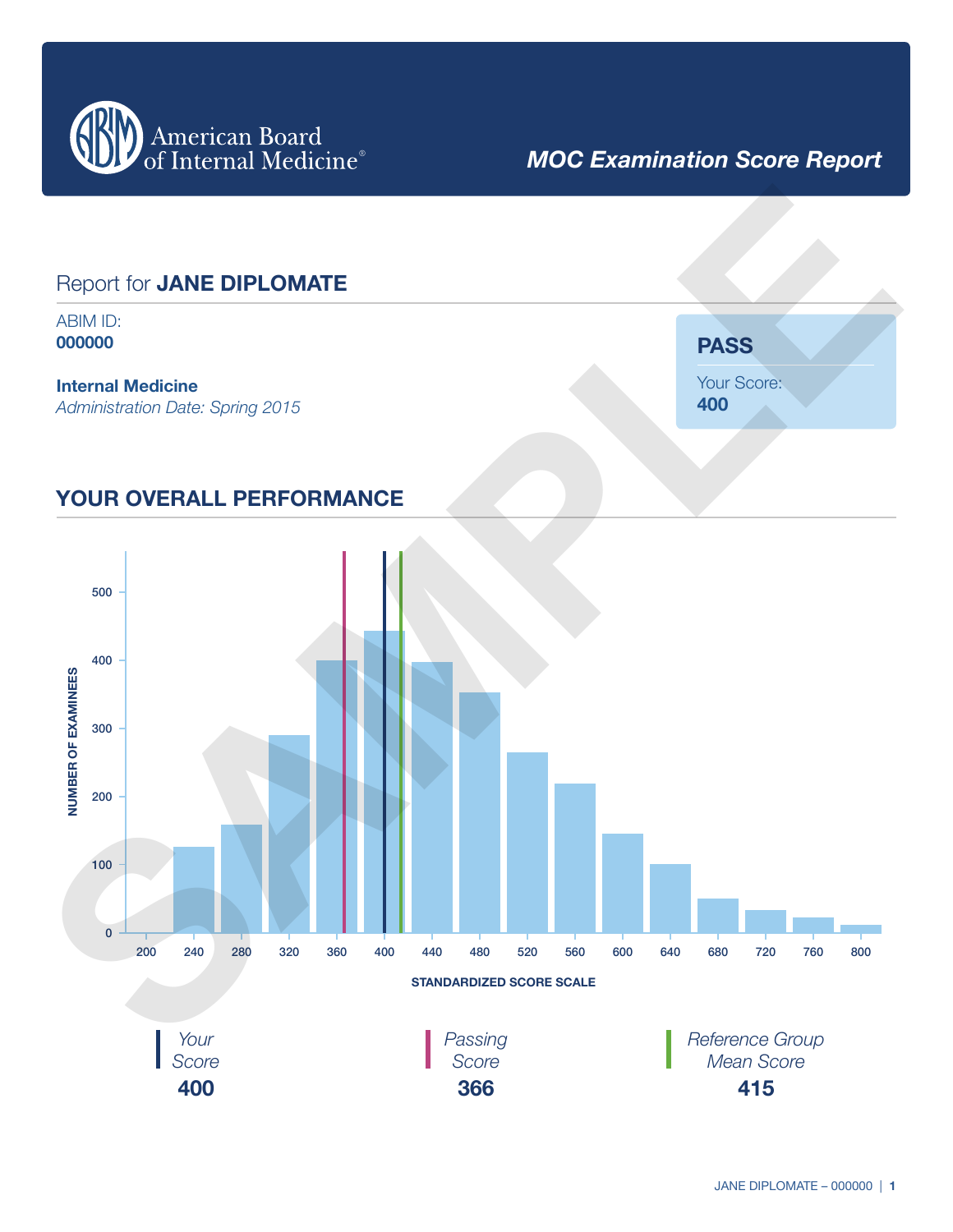## **INTERPRETATION OF OVERALL PERFORMANCE**

The American Board of Internal Medicine Internal Medicine Maintenance of Certification Examination is a standardized test that ensures all examinees experience the same level of difficulty to successfully complete the exam. Overall performance is reported on a standardized scale ranging from 200 to 800 points. Your performance on the entire exam determines the exam passfail decision. To pass the exam, your standardized score must equal or exceed the **standardized passing score** of 366. The graph on page one shows your performance relative to both the standardized passing score and to a reference group of diplomates who took this exam in recent years. The links to the right provide more information related to understanding your overall performance.

### **CONTENT AREA SUBSCORES AND FEEDBACK**

The table below is an overview of your relative strengths and weaknesses in the medical content areas. Your standardized score in each medical content area is reported in standard deviation units above and below the reference group average (vertical dotted line). Due to the limited number of questions in each content area, content area subscores are less precise than the overall score. Narrower boxes indicate a greater level of precision in calculating your score. Because the overall score and the content area subscores are on different scales, they cannot be directly compared. The links to the right provide more

#### **More Information**

- [Passing Scores](http://www.abim.org/about/examInfo/score-report.aspx#passing-scores)
- [Reference Group Information](http://www.abim.org/about/examInfo/score-report.aspx#reference-group)
- [Standardized Score Scale](http://www.abim.org/about/examInfo/score-report.aspx#score-scale)
- Standard Error of **Measurement**
- Test Standardization

#### **More Information**

- Content Area Subscores
- Exam Blueprint

information related to understanding your performance in medical content areas. Also provided on the following page is a detailed listing of exam content, showing the blueprint content description and cognitive task, that you missed in each area.



## **YOUR PERFORMANCE IN MEDICAL CONTENT AREAS**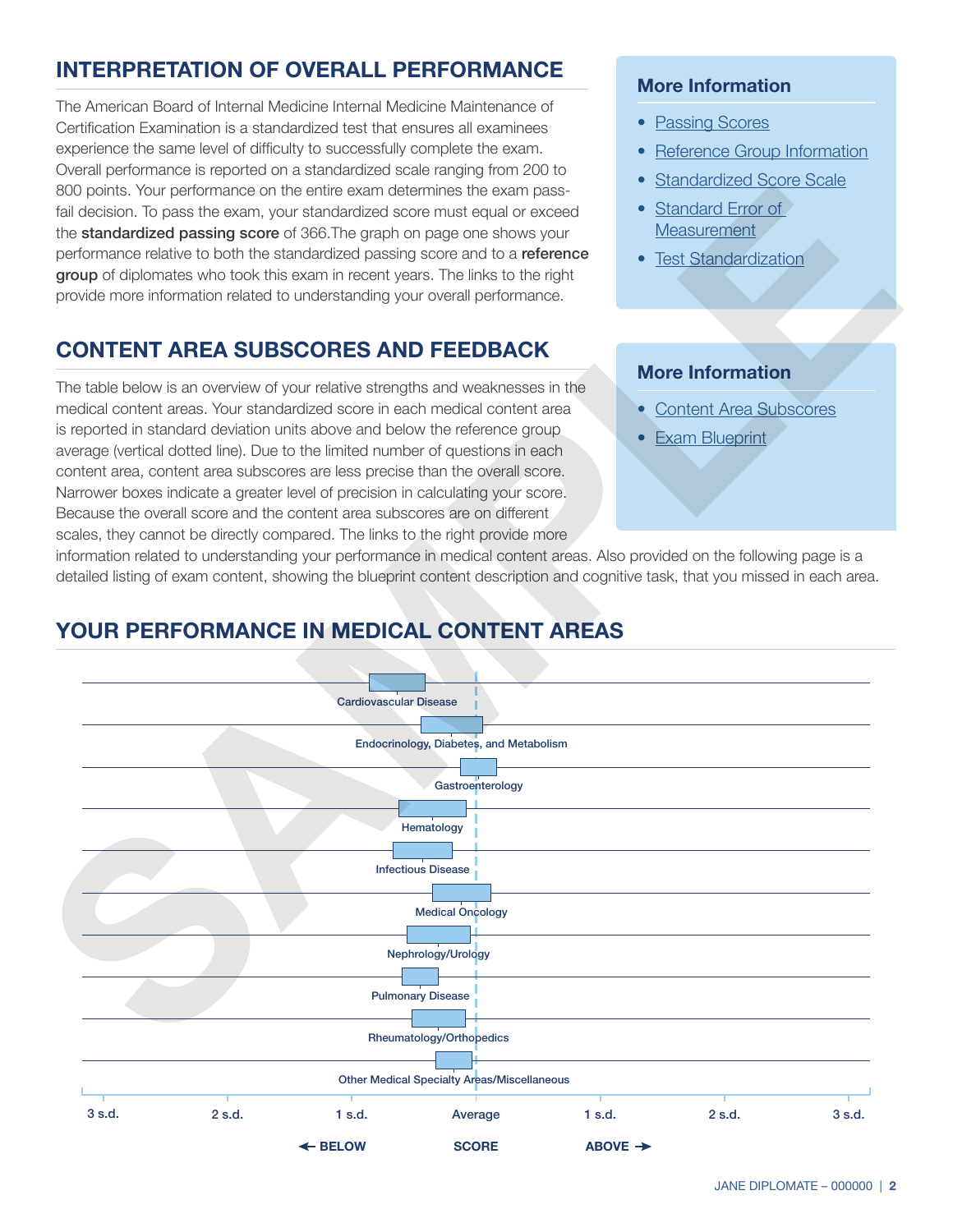### **Cardiovascular Disease**

| <b>BLUEPRINT DESCRIPTION</b>                                                                                    | <b>TASK</b>                                |
|-----------------------------------------------------------------------------------------------------------------|--------------------------------------------|
| Hypertension (see also Endocrinology, Diabetes, and Metabolism, Nephrology, and Obstetrics/Gynecology sections) | <b>Treatment/Care Decisions</b>            |
| Pericardial disease                                                                                             | Diagnosis                                  |
| Ischemic heart disease                                                                                          | Testing                                    |
| Dysrhythmias/conduction defects                                                                                 | <b>Treatment/Care Decisions</b>            |
| Valvular heart disease                                                                                          | Diagnosis                                  |
| Myocardial disease [2 questions]                                                                                | Diagnosis                                  |
| Cardiac tumors                                                                                                  | Diagnosis                                  |
| Vascular disease                                                                                                | Testing                                    |
| Vascular disease                                                                                                | <b>Treatment/Care Decisions</b>            |
| Miscellaneous cardiovascular disease                                                                            | Risk Assessment/Prognosis/<br>Epidemiology |
|                                                                                                                 |                                            |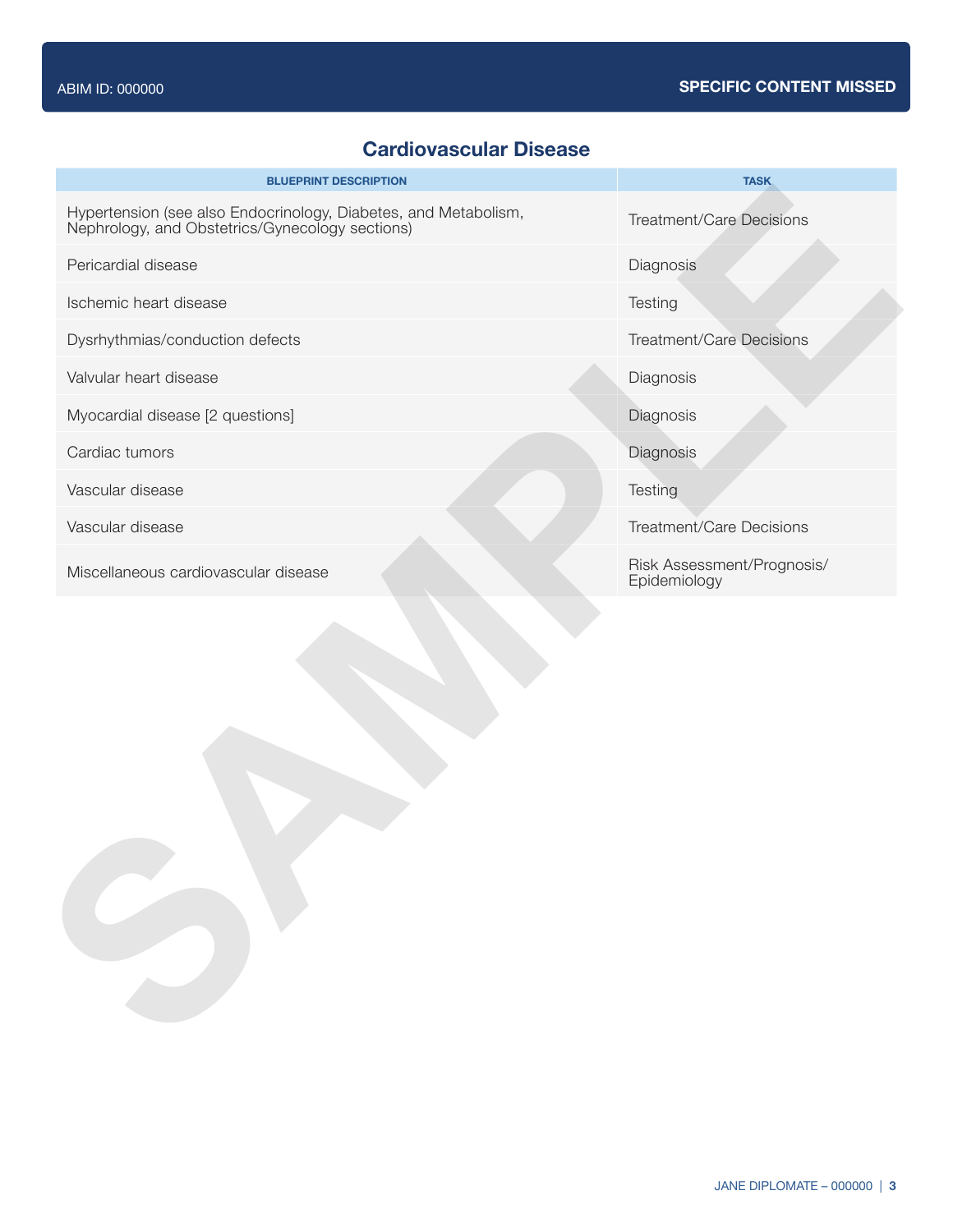# **Endocrinology, Diabetes, and Metabolism**

| <b>BLUEPRINT DESCRIPTION</b>             | <b>TASK</b>              |
|------------------------------------------|--------------------------|
| Thyroid disorders                        | Treatment/Care Decisions |
| Testes/Male reproductive health          | Treatment/Care Decisions |
| Diabetes mellitus                        | Treatment/Care Decisions |
| Disorders of calcium metabolism and bone | Treatment/Care Decisions |
| Disorders of calcium metabolism and bone | Testing                  |
|                                          |                          |